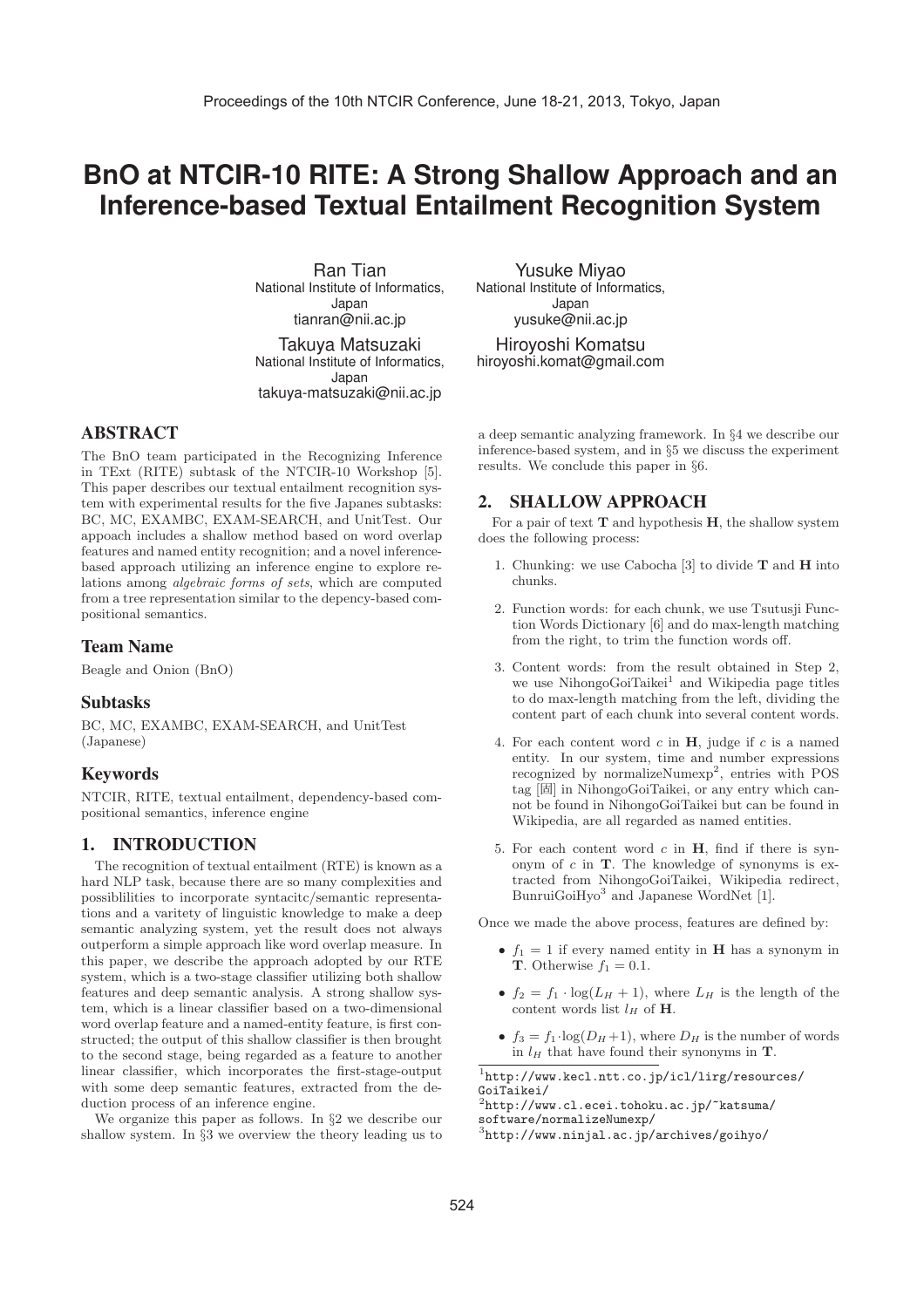| BC.             | <b>EXAMBC</b>   |
|-----------------|-----------------|
| $\gamma = 0.83$ | $\gamma = 1.48$ |
| $\alpha = 0.47$ | $\alpha = 0.71$ |

**Table 1: Learned parameters** γ **and** α**.**

Two ideas appeared in the feature design are worth mentioning:

- 1. When a named entity is missing, we can be pretty sure that this is a negative example; however such examples are quite rare, a usual 0-1 feature of named entity missing may not get an appropriate weight by learning. Thus we ensure this prior knowledge by multiply  $f_1$  to  $f_2$  and  $f_3$ : if named entity is missing, the situation is almost the same, no matter how much word overlap is.
- 2. The pair  $(f_2, f_3)$  represents a two-dimensional word overlap feature, the log functions in  $f_2$  and  $f_3$  reflect the following assumption: we assume the textual entailment relation being classified by the formula

$$
\frac{(D_H+1)^{\gamma}}{(L_H+1)} > \alpha.
$$

The parameter  $\gamma$  and  $\alpha$  are then learned by the linear classifier, through features  $f_2$  and  $f_3$ . Precisely, if the learned splitting plane can be normalized to  $w_1f_1-f_2+$  $w_3f_3 > b$ , then it is equivalent to the above formula by  $\gamma = w_3$  and  $\alpha = \exp(b - w_1 f_1)$ .

The intuition behind the introduction of an additional factor  $\gamma$ , other than the usual word overlap ratio, is that: the making of the dataset may have some unintended bias affected by the length of hypothesis vs. the word overlap ratio. For example, given a text **T**, it may be more difficult to make a positive pair with a long **H**; or we can say there are more options to make a negative pair if **H** is longer, given the same word overlap ratio. Conversely, if we start from **H**, like the data making process of EXAMBC: **H** is taken from entrance exam questions, while corresponding **T** is extracted from textbooks or wikipedia, then it may be more likely to be a positive example if **H** is longer but still has a high rate of word overlap. Actual experiments support this intuition, as the learned parameter  $\gamma$  shown in Table 1 satisfy  $\gamma < 1$ for BC-dataset and  $\gamma > 1$  for EXAMBC-dataset. And these three features also perform very well on test data.

#### 3. DCS-TREE REPRESENTION

Dependency-based compositional semantics (DCS) [4] was originally developed as a natural language interface for database queries. Semantics of natural language expressions are represented by DCS trees, which are rooted trees with labeled nodes and edges, thus resembling dependency trees. Nodes are labeled with predicates, each of which corresponds to a table in a relational database, and edges are labeled with input and output roles, which denote columns of tables, or intuistively, arguments of predicates. Extra markers may be added to deal with linguistic phenomena such as quantifiers and superlatives (Figure 1). An algorithm was presented for converting this representation into direct answers using a given relational database.

The requirement of a relational database in the original DCS limited the application scope of this framework; we



 $\mathfrak{I}_{\text{read}} \cap \mathfrak{I}_{\text{student}} \times \mathfrak{I}_{\text{book}}$ 

**Figure 1: The DCS tree for "students read books", and its corresponding algebraic form.**

have developed a new framework which eliminates this restriction: we do not require an explicit database, instead we translate a tree representation of natural language expression into some algebraic forms, and we explore the relations among these forms by an inference engine.

For example, the DCS tree of the sentence "students read books" are shown in Figure 1, with its corresponding algebraic form shown below. If we assume this sentence is true, i.e.  $\mathfrak{I}_{read} \cap \mathfrak{I}_{student} \times \mathfrak{I}_{book} \neq \emptyset$ , then we can imply "there is a student", or  $\mathfrak{I}_{student} \neq \emptyset$ . This inference precedure is done by applying the following axioms to the former algebraic form and deriving the latter: (i)  $A \cap B \subset A$ , (ii)  $A \subset B \& A \neq \emptyset \Rightarrow B \neq \emptyset$ , and (iii)  $A \times B \neq \emptyset \Rightarrow A \neq \emptyset$ .

The motivations for us to use DCS trees as semantic representations are:

- 1. DCS trees are precise semantic representations, yet resemble to dependency trees. Thus we can easily obtain DCS trees from semantically annotated dependency parses, and use them to do logical inferences applying structural knowledge.
- 2. DCS trees represent a limited range of first order logical expressions, which is characterized by the logical system of algebraic forms. Logical inference on algebraic forms can be done fast, compared to the traditional first oreder predicate logic.
- 3. Algebraic forms inherit most of the tree structures appeared in natural language, which enables us to dynamically generate missing knowledge via linguistic intuitions, efficiently making the inference process go further even when the lack of prior knowledge interferes with inference chains.

Formally, assume the following sets are given:

- $P$ , the set of predicate labels.
- $R$ , the set of semantic roles.
- $S$ , the set of selection markers.
- Q, the set of quantification markers.

A DCS tree  $\mathcal{T} = (\mathcal{N}, \mathcal{E})$  in our framework is defined as a rooted tree, where each node  $\sigma \in \mathcal{N}$  is labeled with a predicate  $p \in \mathcal{P}$  and each edge  $(\sigma, \sigma') \in \mathcal{E} \subset \mathcal{N} \times \mathcal{N}$  is labeled with a pair of semantic roles  $(r, r') \in \mathcal{R} \times \mathcal{R}$ . Furthermore, for each node  $\sigma$  we can optionally assign a selection marker  $\mathfrak{s} \in \mathcal{S}$ , and for each edge  $(\sigma, \sigma')$  we can optionally assign a quantification marker  $q \in \mathcal{Q}$ .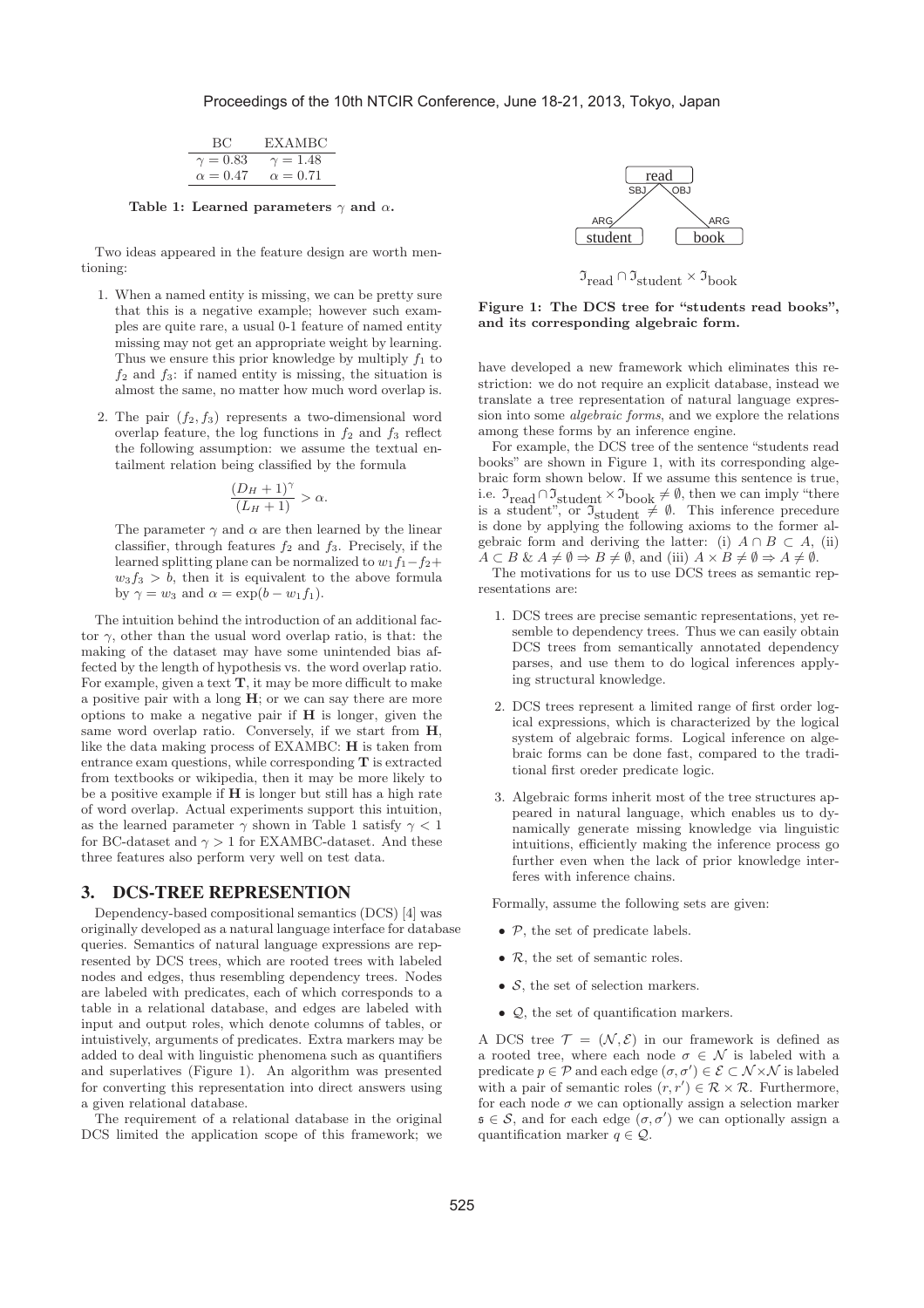



**Figure 2: The DCS tree for "all kids like chocolates", and its corresponding algebraic form.**

And algebraic forms generated from a DCS tree are symbol  $\mathfrak W$  and symbols  $\mathfrak I_p$  corresponding to predicate p, joined by set operators  $\cap$ ,  $\times$ ,  $\pi$ , the selection operator  $\mathfrak{s} \in \mathcal{S}$  and the division operator  $\mathfrak{q}^r$  corresponding to quantifier  $q \in \mathcal{Q}$ and semantic role  $r \in \mathcal{R}$ .

Examples are shown in Figure 1 and Figure 2. We discuss our RTE system utilizing this semantics analyzing framework in the next section.

# 4. INFERENCE-BASED APPROACH

In our inference-based system, we first apply Cabocha [3] and Syncha [2] to obtain predicate argument structures. Then we use some simple rules to augment semantic roles; the semantic roles we identify are: SBJ, OBJ, IOBJ, ARG, THG, TIME, LOC, R1 and R2. THG is used to represent events such as the "fact" that "students read books," and R1 and R2 are used to represent any kind of directed binary relations, including possession, purpose, etc.

Linguistic knowledge we used are synonym, hypernym, and antonym relations extracted from: NihongoGoiTaikei, Wikipedia, Japanese WordNet, and Kojien dictionary.<sup>4</sup> While these knowledge has enabled us to establish correspondences between single words, in order to compensate for other missing knowledge such as paraphrases, we use the following method to inject on-the-fly knowledge into the inference process:

- For a pair of text **T** and hypothesis **H**, let  $\mathcal{T}_T$  and  $\mathcal{T}_H$ be the DCS trees of **T** and **H**, respectively. do:
- 1. According to statements proved by the inference engine, for each node in  $\mathcal{T}_H$  find its semantic correspondences in  $\mathcal{T}_T$ .
- 2. With the correspondencies drawn between nodes in  $\mathcal{T}_H$ and  $\mathcal{T}_T$ , we apply syntactically motivated heuristics to generate new entailment rules on words and phrases with some confidence value.
- 3. Add the most confident new rule to the knowledge base, and try to prove statements of  $\mathcal{T}_H$ , using  $\mathcal{T}_T$  and the updated knowledge base.
- 4. Evaluate Step 3 using a cost function which is dependent on the confidence of the new rule and the number of newly proved partial statements.

By repeating the above process, we obtain newly added rules and their costs. Finally, we apply a classifier that evaluates the accmulated cost of the rules to determine the entailment relation.



**Figure 3: The DCS trees for "Guerrillas killed a peasant in the city of Flores", and "Guerrillas killed a civilian in Flores".**

In the above process, we intensively use the inference engine in Step 1 and Step 4. In Step 1, by utilizing the inference engine, the process can take into account linguistic knowledge such as hypernyms, and also context information for nodes in  $\mathcal{T}_T$ . For example, consider the following pair: (Figure 3)

- **T**: Guerrillas killed a peasant in the city of Flores.
- **H**: Guerrillas killed a civilian in Flores.

The word "civilian" in **H** can find its correspondence "peasant" in **T**, if the inference engine has the knowledge that "civilian" is a hypernym of "peasant". Also, the system will regard both "Flores" and "city" in **T** as the correspondencies of "Flores" in **H**, because calculation of the DCS tree  $\mathcal{T}_T$  will assign equivalent algebraic forms to the node "Flores" and "city".

In Step 4, the partial statements are algebraic forms generated from (subtrees of)  $\mathcal{T}_H$ , which are consequences if **H** is true. For example, we can use statements like "there is a civilian" ( $\mathfrak{I}_{\rm{civilian}} \neq \emptyset$  ) or "killed a civilian" ( $\mathfrak{I}_{\rm{kill}} \cap \mathfrak{W} \times$  $\mathfrak{I}_{\text{civilian}} \times \mathfrak{W} \neq \emptyset$  as partial statements of "Guerrillas killed a civilian in Flores".

Step 2 of generating missing knowledge via linguistic intuitions and estimating their confidence values, is quite ad hoc. Roughly speaking, we applied 4 kinds of heuristics to generate missing knowledge, which are heuristics considering:

- 1. Two continuous nouns appeared in **H**, of which one can find its correspondence in **T** but the other one cannot. In this case there is a possibility that these two nouns are appositive, as the words "小説 (novel)" and "雪国 (Yukiguni)" in the sentence "川端康成は小説 「雪国」を書いた (Kawabata Yasunari wrote the novel Yukiguni)".
- 2. The Japanese word " $\mathcal{O}$ " representing various kinds of relations. If a pair of nouns appears in both **T** and **H**, and one of them is joined by " $\mathcal{D}$ ", we copy the

 $4$ http://www.iwanami.co.jp/kojien/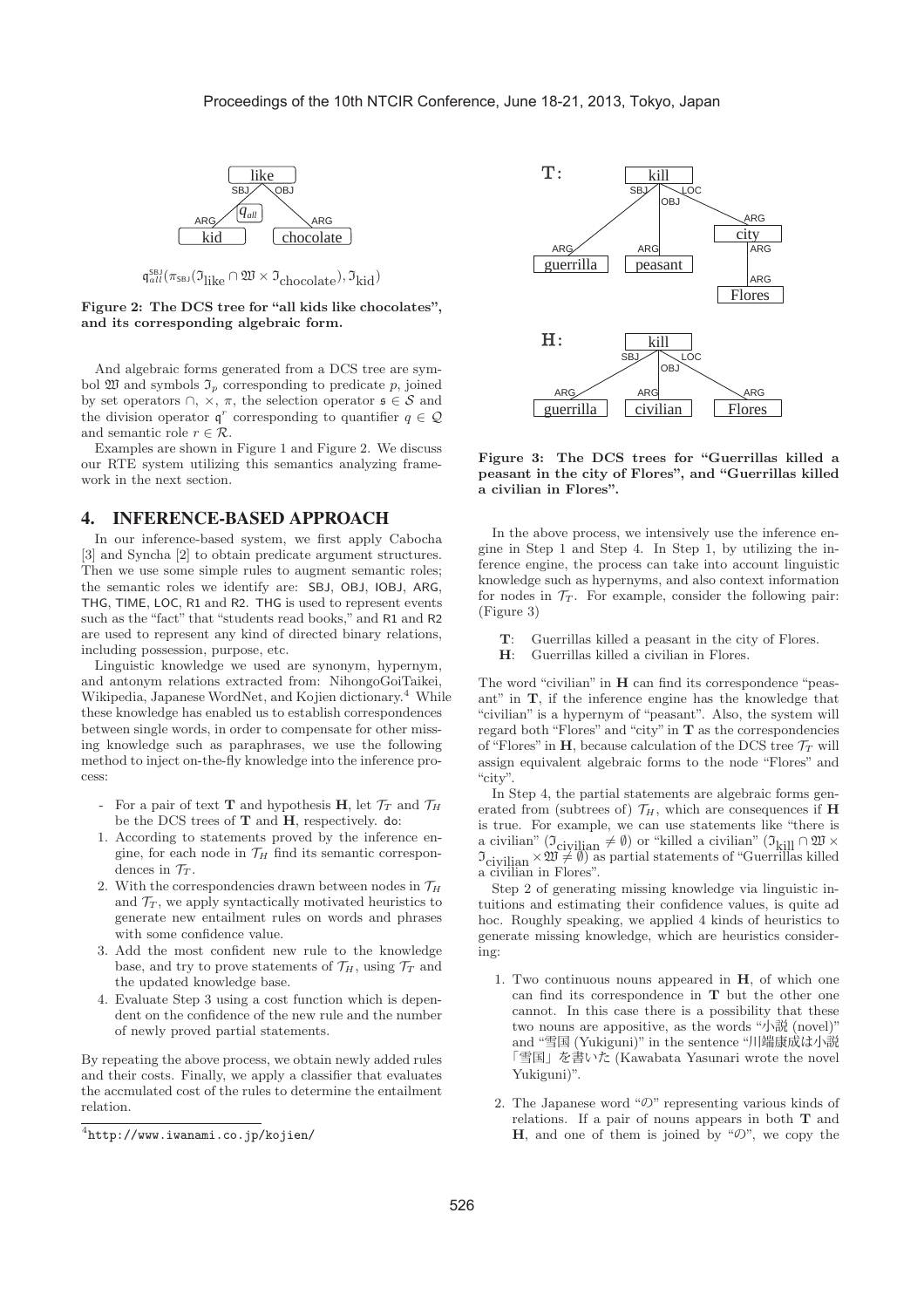#### Proceedings of the 10th NTCIR Conference, June 18-21, 2013, Tokyo, Japan

|               | shallow            |     |     | inference      |     |     |
|---------------|--------------------|-----|-----|----------------|-----|-----|
|               | $\text{gold}\$ sys |     |     | $\text{gold}\$ |     |     |
| BC            |                    | 285 | 69  |                | 296 | 58  |
|               |                    | 57  | 199 |                | 70  | 186 |
|               | $\text{gold}\$     |     |     | gold\sys       |     |     |
| <b>EXAMBC</b> |                    | 206 | 69  |                | 227 | 48  |
|               |                    |     | 102 |                | 85  | 88  |

**Table 2: Confusion Matrices for BC and EXAMBC**

relation in the other sentence and regard this "の" as that relation.

- 3. Words in **H** that cannot find their correspondencies in **T**. We may guess a correspondence regarding the words around.
- 4. Phrases (or DCS tree fragments) in **H** that cannot be proved by **T**. We may connect them to some parts of **T** according to word correspondencies.

Some examples are shown in the next section. The confidence for each newly generated knowledge is calculated based on word similarities using BunruiGoiHyo. We tuned this confidence function using RITE EXAM and RITE2 EX-AMBC development sets, and no machine learning methods were applied. This step will be improved in the future.

# 5. EXPERIMENTS

We directly applied the shallow system and inferencebased system to subtasks BC and EXAMBC. In our submitted runs, "run3" was the output of the shallow system (we will refer to it as system "shallow" hereinafter), while "run1" and "run2" were inference-based systems with slightly different features. We shall mainly discuss "run2" because it outperforms "run1" ("run2" is refered to as system "inference" from now on).

The confusion matrices of system "shallow" and system "inference", tested on BC-test and EXAMBC-test data, are shown in Table 2. Not surprisingly, the "shallow" system tends to recognize more negative pairs incorrectly as "Y", compared to the "inference" system who tends to make more mistakes on positive pairs. The classification of system "inference" mainly depends on three factors, besides the one feature which comes from the output of "shallow" system: (i) the portion of proved partial statements before any onthe-fly knowledge is injected, (ii) the portion of newly proved partial statements after some heuristic knowledge between single words is assumed, and (iii) the portion of newly proved partial statements after some on-the-fly paraphrase knowledge is generated. We show some examples in the BC-test data:

• There are 14 pairs where the shallow system outputs a "Y", the inference system outputs an "N", and the gold label is "Y". One example is

> **T**: トスカーナ大公の称号がメディチ家に授与 され、フィレンツェはトスカーナ大公国の首都 となった。 (The title Grand Duke of Tuscany is given to Medici, and Florence became the capital city of Grand Duchy of Tuscany.) **H**: メディチ家は後にトスカーナ大公国の君主 となった一族だ。



**Figure 4: The DCS tree output of "**トスカーナ大公の 称号がメディチ家に授与され、フィレンツェはトスカーナ大公 国の首都となった**".**



**Figure 5: The DCS tree output of "**メディチ家は後に トスカーナ大公国の君主となった一族だ**".**

(The House of Medici was the family who became the monarch of Grand Duchy of Tuscany later.)

The DCS tree output by our system for **T** and **H** are shown in Figure 4 and Figure 5 respectively. The system has the knowledge that "君主 (monarch)" is a hypernym of "トスカーナ大公 (Grand Duke of Tuscany)" It then guessed that "トスカーナ大公" implies "トス カーナ大公国の君主 (the monarch of Grand Duchy of Tuscany)", because "トスカーナ大公国" and "君主" are two continuous nouns and may be appositive. Though the reason is suspicious this is a correct guess. Next the system guessed that "トスカーナ大公の称号 (The title Grand Duke of Tuscany)" is the same as "トス カーナ大公", due to the heuristic rule on word "の". These efforts made some progress in the inference procedure, but the systems failed to find any clue that may prove "君主となった一族 (the family who became the monarch)"。

• There are 12 pairs where shallow system outputs "Y". inference system outputs "N", and gold label is "N". One example:

> **T**: 吉本印天然素材は、1991 年 9 月、吉本興業 所属の若手芸人で結成された、ダンスとお笑い をミックスしたユニットである。 (Yoshimoto Jirushi Tennensozai founded on Sep.1991 is a mix-unit of dance and comedy, formed by young comedians belonging to Yoshimoto Kogyo.) **H**: 天然素材は,自然で作られた素材のことで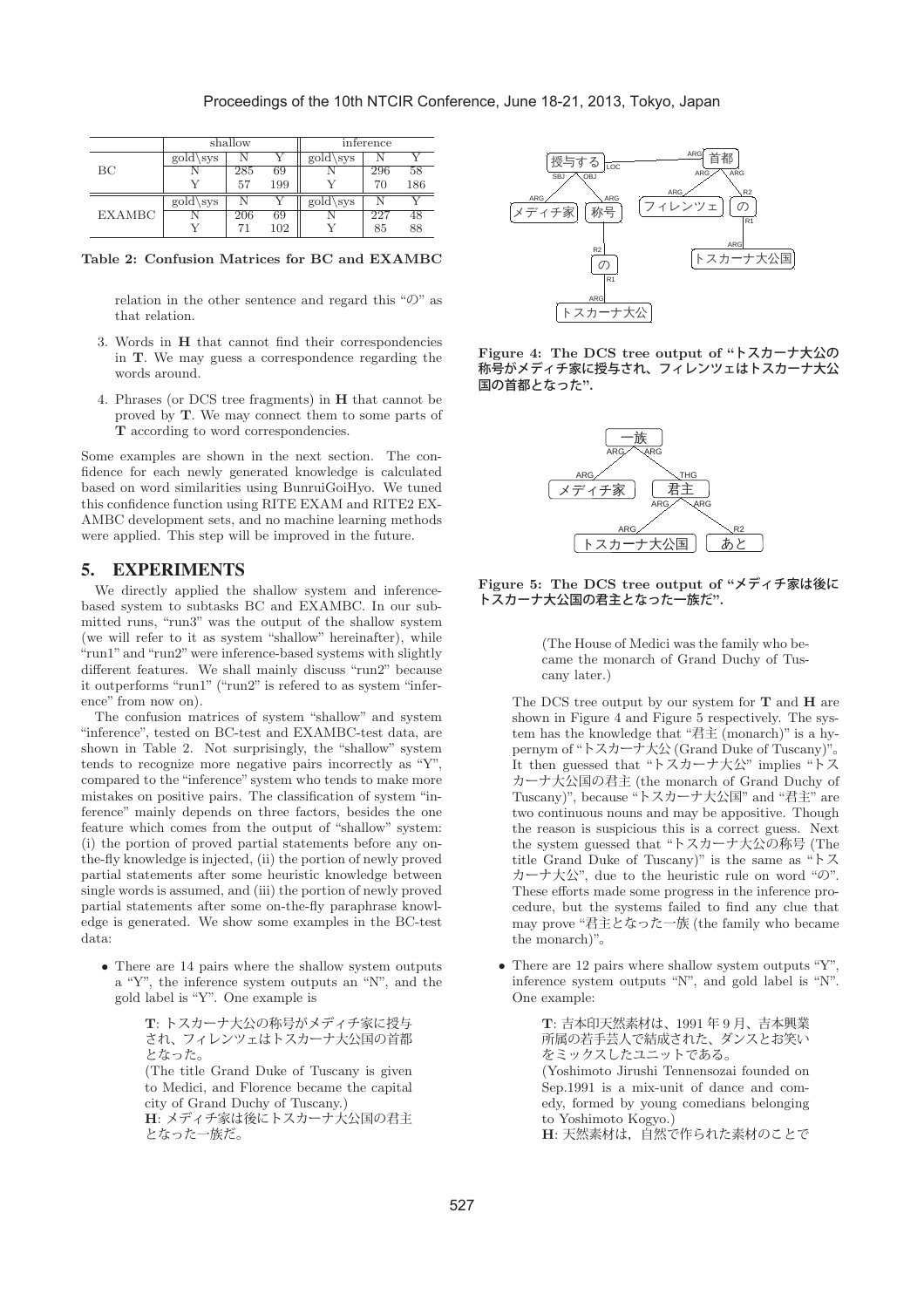ある。

(Natural materials are materials that formed in nature.)

For this pair, our inference system regarded "天然素 材 (Natural materials)" as a hypernym of "吉本印天然 素材 (Yoshimoto Jirushi Tennensozai)", and from this connection it guessed that "作られる (formed)" can be infered by "結成される (formed)", which seems quite reasonable; furthermore after the assumption that "芸 人で結成される (formed by comedians)" implies "自然で 作られる (formed in nature)", the system even proved the hypothesis. However the classifier finally output an "N" because the confidence of the assumption "芸人 で結成される" implying "自然で作られる" is quite low while the inference progress made by this assumption is quite large - this results in a low score for the proof found by the inference system. Moreover, the portion of partial statements initially proved before any onthe-fly knowledge is very low (or 0, since only one word "天然素材" has initially found correspondences in **T**). These two factors caused the negative judgement.

 $\bullet~$  There is one pair where shallow output is "N", inference output is "Y", and gold label is "Y":

> **T**: 魚肉及び鯨肉の原材料に占める重量の割合 が 15%以上になると、「ソーセージ」の規格を 外れ、魚肉及び鯨肉が 15%以上 50%未満なら 「混合ソーセージ」、50%以上なら「魚肉ソー セージ」の規格に分類される。

(If the portion of weight of fish and whale meat in raw materials exceeds 15%, it falls out the standard of "sausage", and becomes "mixed sausage" when fish and whale meat is between 15% and 50%, "fish sausage" when the portion is over 50%.)

**H**: 規格では、魚肉及び鯨肉の原材料に占める 重量の割合が 50 %以上のものを「魚肉ソーセー ジ」としており、15 %未満の「ソーセージ」や 15 %以上 50 %未満の「混合ソーセージ」とは 区別されている。

(By standard, products with an over 50% portion of weight of fish and whale meat in raw materials falls into the category "fish sausage", which is distinguished from"sausage" with a portion less than  $15\%$ , or "mixed sausage" of which the portion is between 15% and 50%.)

Shallow output is "N" because **H** is a long sentence. Nevertheless the inference output is "Y", which shows the robustness of our inference system.

• There is also one pair which has a shallow output "N", an inference output "Y", and a gold label "N":

> **T**: 襟カラーは,日本の詰襟型男子学生服など で用いられる。

> (Stand-up collars are used in Japanese standup-collar-styled male school uniforms.) **H**: 詰襟学生服が学校の制服として男子学生に 着用されている。

> (Stand-up-collar school uniforms are worn by boy students as uniforms in school.

The inference output is "Y", because synonyms extracted from wikipedia redirect include the pair "詰襟学 生服 (Stand-up-collar school uniform) = 学生服 (school uniform)", and the system also has the knowledge that "制服 (uniform)" is a hypernym of "学生服 (school uniform)".

• There are 56 pairs where both shallow and inference systems output "N", but gold label is "Y". Some hard examples are:

> **T**: マニアとされる人々は、大衆一般への普及 を目指すゼネラルオーディオなど、廉価な製品 には見向きもしない。 (People that are geeks take no notice of lowcost products like the general audios aimed at popularization to common people.) **H**: オーディオマニアは,ゼネラルオーディオ を「廉価版製品」とみなす。 (Audiophiles regard general audios as lowcost products.)

In this pair, the system has the knowledge that "廉価版 = 廉価 (low-cost)" and "オーディオマニア (Audiophiles) ⊂ マニア (geeks)", but it didn't connect "オーディオマ ニア" to "マニア", because the hyponym "オーディオマ  $\equiv$  $7"$  is in **H**.

**T**: 日本では明治初期が木版印刷から活版印刷 への移行期である。 (The early Meiji era is the transition period from block printing to typography in Japan.) **H**: 日本で活版印刷が広く行われるようになる のは明治時代以降である。 (In Japan, typography became widespreading since the Meiji era.)

This pair requires deep knowledge on the meaning of the word "移行期 (transition period)", which we don't have.

**T**: 非可逆圧縮は、人間の感覚に伝わりにくい 部分は情報を大幅に減らし、伝わりやすい部分 の情報を多く残すように圧縮を行う。 (Lossy compression performs the compression by greatly reducing the information from parts that hardly transmitted to human senses, while leaving much information about easily transmitted parts.)

**H**: 多くの非可逆圧縮では人間があまり強く認 識しない成分を削除することでデータを圧縮す る方法がとられている。

(A lot of lossy compressions adopt the method that removes components which are usually not strongly recognized by humans.)

In this pair, the inference system somehow guessed that"減らす(reduce)"implies"削除する(remove)", however it failed to recognize the correspondence between " 人間の感覚に伝わりにくい部分 (parts that hardly transmitted to human senses)" and "人間があまり強く認識し ない成分 (components which are usually not strongly recognized by humans)".

• There are 57 pairs where both shallow and inference systems output "Y", but gold label is "N". Some of these pairs seem controversial, for example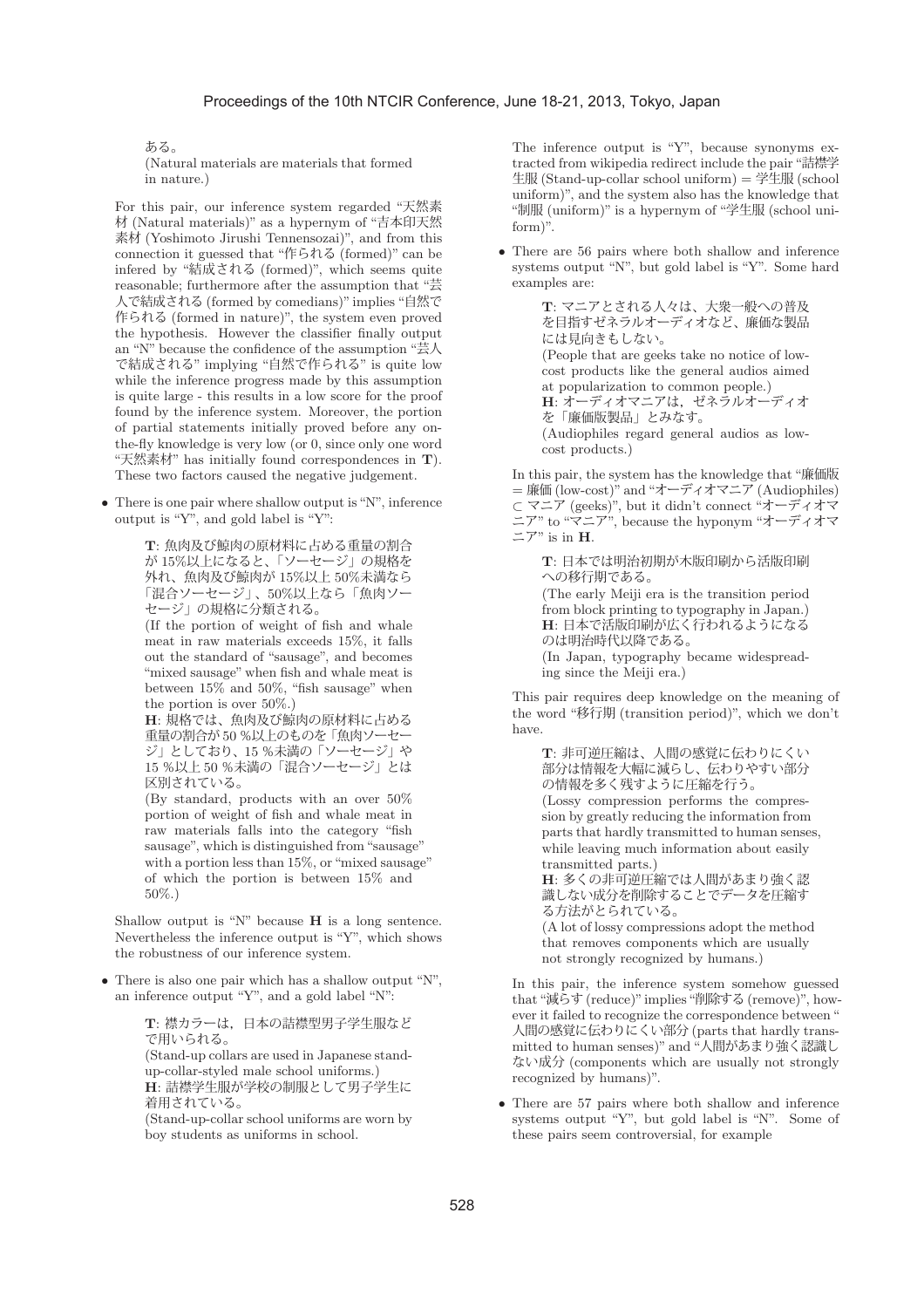| $\overline{\text{gold}}\text{sys}$ | В  |     |   |     |
|------------------------------------|----|-----|---|-----|
| В                                  | 46 | 12  |   | (2) |
| F                                  | 14 | 163 | 9 | 26  |
| . ا                                | 11 | 21  |   | 27  |
|                                    | 13 | 46  |   | 49  |

**Table 3: Confusion Matrices for MC**

**T**: ルートヴィヒ・ウィトゲンシュタインはその 著書『哲学探究』のなかで、「ゲーム」という 語をとりあげ、「ゲーム」と呼ばれている全て の外延(対象)を特徴づけるような共通の内包 (意義)は存在せず、実際には「勝敗が定まる こと」や「娯楽性」など部分的に共通する特徴 によって全体が緩くつながっているに過ぎない ことを指摘し、これを家族的類似と名付けた。 (In his book "Philosophical Inquiry", Ludwig Wittgenstein picked up the word "game"...) **H**: 『哲学探究』はルートヴィヒ・ウィトゲン シュタインによって執筆された。

("Philosophical Inquiry" was written by Ludwig Wittgenstein.)

and

**T**: 荻窪郵便局は、東京都杉並区にある郵便局 である。

(Ogikubo post office is a post office located in Suginami-ku, Tokyo.)

**H**: 荻窪とは、東京都杉並区にある地名である。 (Ogikubo is the name of a place in Suginamiku, Tokyo.)

Others somehow need the knowledge of "words that shouldn't be mistaken", not limited to named entities. For example in the pair

**T**: 藤間一男は、ビリヤード場を経営する家庭 の長男として生まれた。 (Fujima Kazuo was born as the eldest son of a family who runs a billiard hall.) **H**: 藤間一男は、ビリヤード場を経営していた。 (Fujima Kazuo runs a billiard hall.)

we need the knowledge that "家庭 (family)" and "家庭 の長男 (the eldest son of a family)" are not the same. And in

```
T: 操縦手は、スペースシャトルの操縦を担当
する宇宙飛行士のことであり、パイロット宇宙
飛行士の資格を得て飛行する。
(A pilot is an astronaut who takes the control
of a space shuttle, and who flys by given a
pilot astronaut qualification.)
H: 船長は、スペースシャトルの操縦を担当す
る宇宙飛行士だ。
(Captain is the astronaut who take control
of a space shuttle.)
```
we need to know that "船長 (captain)" is disjoint to " 操縦手 (pilot)".

As for subtasks MC, EXAM-SEARCH and UnitTest, we only used inference-based features. For MC, we extract features from both the inference processes of not only assuming

|                    | textbook |    |                    | Wikipedia |     |
|--------------------|----------|----|--------------------|-----------|-----|
| $\text{gold}\$ sys |          |    | $\text{gold}\$ sys |           |     |
|                    |          |    |                    |           | 105 |
|                    |          | 79 |                    |           | 33  |

**Table 4: Confusion Matrices for EXAM-SEARCH**

|           | Search Prec. | Search Rec. |
|-----------|--------------|-------------|
| textbook  | 22.32        | 10.99       |
| Wikipedia | 26.56        | 13.08       |

#### **Table 5: Search evaluation for EXAM-SEARCH**

**T** and trying to prove **H**, but also assuming **H** and trying to prove **T**. Since the examples with label "C" and label "B" are rare in the training data, we trained the classifier assigning these examples 4 times of weight. Also, since there is no intuitive reason for using a linear kernel for this multi-class task, we also tried the rbf kernel. The rbf kernel (run3) achieved better F1-scores on B, F and I classes compared to linear kernel (run2), so we show the confusion matrix of run3 (rbf kernel) in Table 3. The system is not good at detecting the "C" label, maybe partly because of the lack of training data, and partly because the criteria for a "C" label is not very clear – usually by directly performing logical inferences on these pairs a contradiction cannot be obtained, but additional world knowledge is neccessary.

For EXAM-SEARCH, corresponding to each **H** there are 5 passages extracted from both the textbook and Wikipedia, respectively, provided by organizers. We trained a model using EXAMBC-dev data, and chose one passage of the highest score as **T**. The confusion matrix of system outputs, and the precision and recall for the chosen passage, are shown in Table 4 and Table 5. It seems that Wikipedia has a better search result.

For UnitTest, we used BC-dev data for training. Precisions and recalls for each category are shown in Table 6. Most mistakes occur on negative examples categorized as "synonymy:phrase" and "entailment:phrase". Our system with only inference-based features didn't get the top result, but still outperform the baseline, which shows our inferencebased system actually helps to recognize textual entailments.

# 6. CONCLUSIONS

We described our approach to recognition of textual entailment in the NTCIR-10 RITE-2 shared task, which includes a strong shallow system and an inference-based deep semantic analyzing framework. Experiments show a hybrid of inference-based with the shallow system can achieve high accuracies, and we have discussed some examples of when the inference-based features does or does not work.

Besides the examples listed above, there also found many errors introduced by processes in the inference-based system, including erroneous DCS trees, false knowledge, weird behaviour of on-the-fly heuristics, inaccurate confidence function, etc. Refinement of this framework, collection and integration of more knowledge, should be the immediate future works.

## 7. REFERENCES

[1] F. Bond, T. Baldwin, R. Fothergill, and K. Uchimoto. Japanese semcor: A sense-tagged corpus of japanese. In